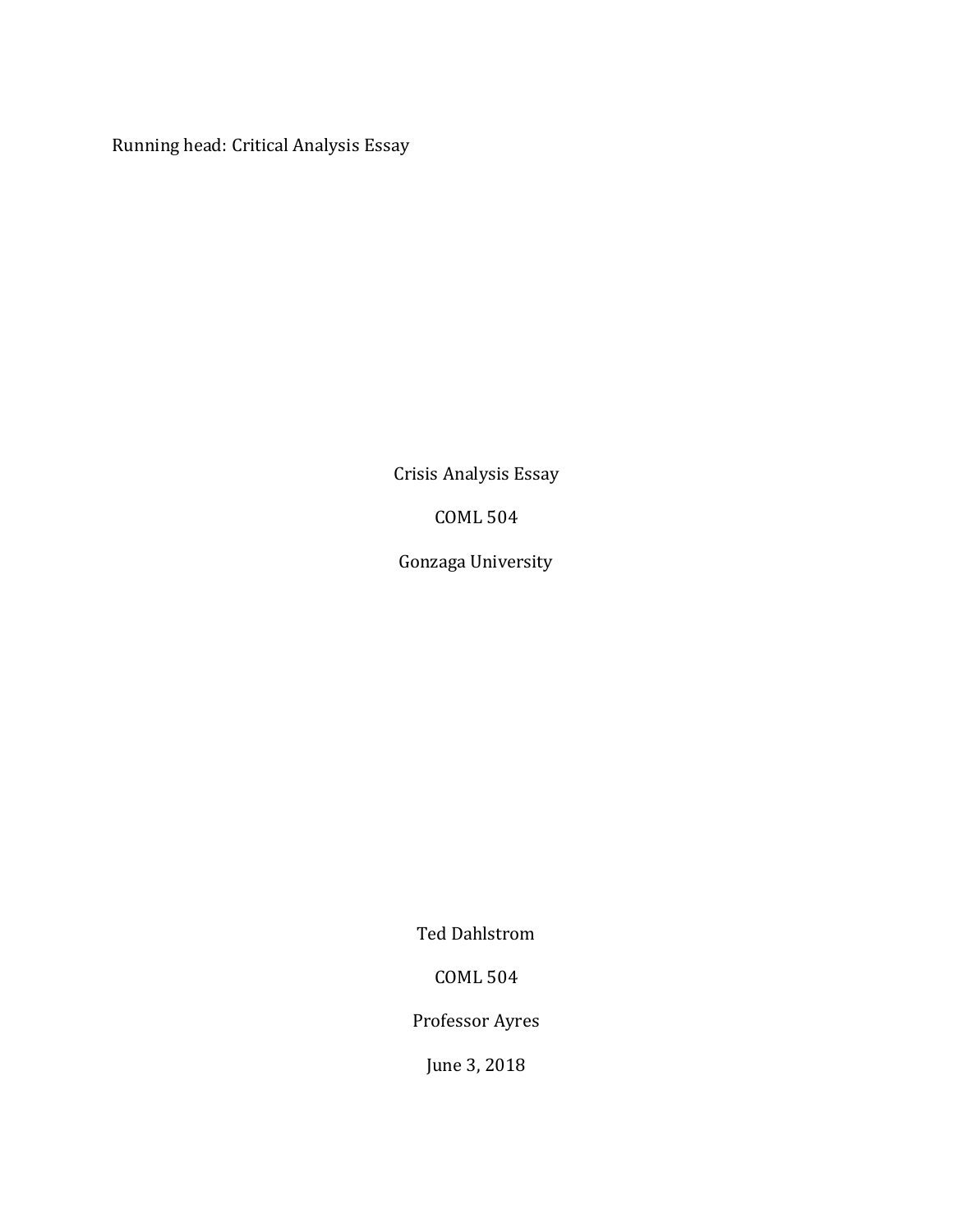## **Introduction**

In their article, "Social Media Communication in Organizations: The Challenges of Balancing Openness, Strategy, and Management," Macnamara and Zerfass (2012) describe the use and governance of social media policies in organizations based in Europe and Australasia. They created two surveys and conducted interviews with social media practitioners to determine use of social media in organizational settings. Additionally, the authors defined and described social media and its importance in modern society in order to identify effective and strategic ways for organizations to leverage its use.

The authors' goal was to examine the challenges facing corporations as their employees express themselves using social media both in and out of the workplace. They also sought to understand to what extent corporations were using social media for organizational communication and public relations. Additionally, the authors examined the policies and/or guidelines for social media use among employees of corporations in the Australasia and European regions.

# **Theories and Philosophical Perspectives**

Macnamara and Zerfass were influenced and informed by two major theoretical frameworks: literature on strategic communication and public relations; and emerging understandings of social media (2012). According to most new literature on the topic, corporate communication and public relations are theorized within a framework of strategic communication and communication management while public relations is identified as a strategic managerial function (Macnamara & Zerfass, 2012). In Europe, public relations is often referred to as communication management and corporate communication, framed within a management context (Macnamara & Zerfass, 2012). The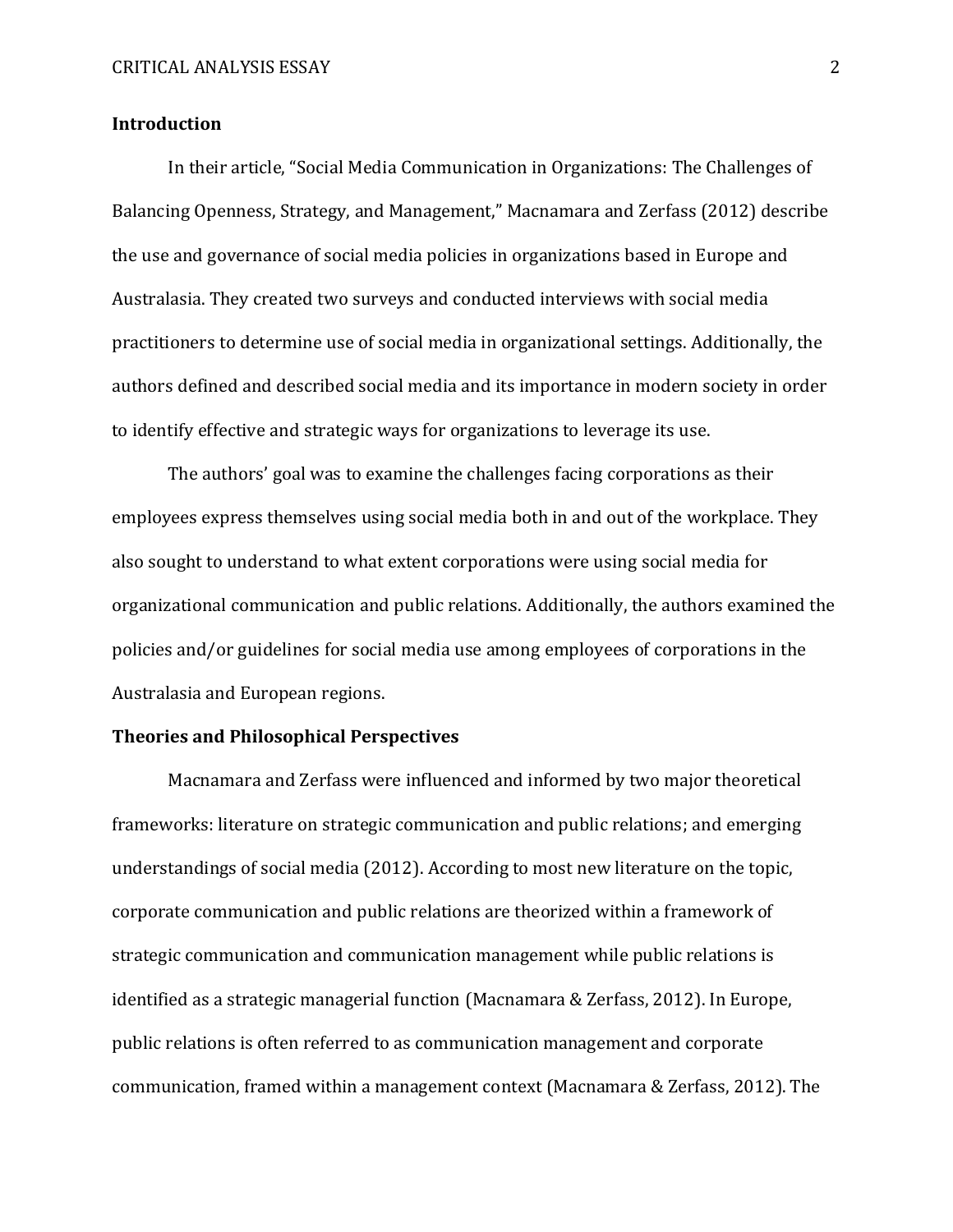authors also identify excellence theory and basic systems theory as part of modern public relations strategy.

Social media is defined as internet-based applications built on the ideological and technological foundations of Web 2.0, which is generally defined as a second generation of web-based services that feature openness for participation, collaboration, and interactivity (Macnamara & Zerfass, 2012). Digital influencers consider the philosophy of Web 2.0 to include openness, trust, authenticity, relinquishing control, and emphasizing a participatory and interactive culture (Macnamara & Zerfass, 2012).

### **Scope**

The article: 1. defines and explains theories behind strategic organizational communication and social media, including Web 2.0; 2. uses scientific survey and interview methods to gauge social media knowledge and understanding in organizations, focusing on the Australasia and European regions; and 3. examines organizational control over employees' social media use and the corporate use of social media to directly engage with external audiences (Macnamara & Zerfass, 2012).

Concepts of interest include: benefits of using social media for corporate and organizational communication and PR purposes; corporate communication and PR theorized within a framework of strategic communication; excellence theory; basic systems theory; social media built on the technological foundations of Web 2.0; and corporate policies and governance related to organizational and employee use of social media (Macnamara & Zerfass, 2012).

Macnamara and Zerfass (2012) created an online survey designed for professional corporate communication and PR practitioners in Australasia and Europe. The survey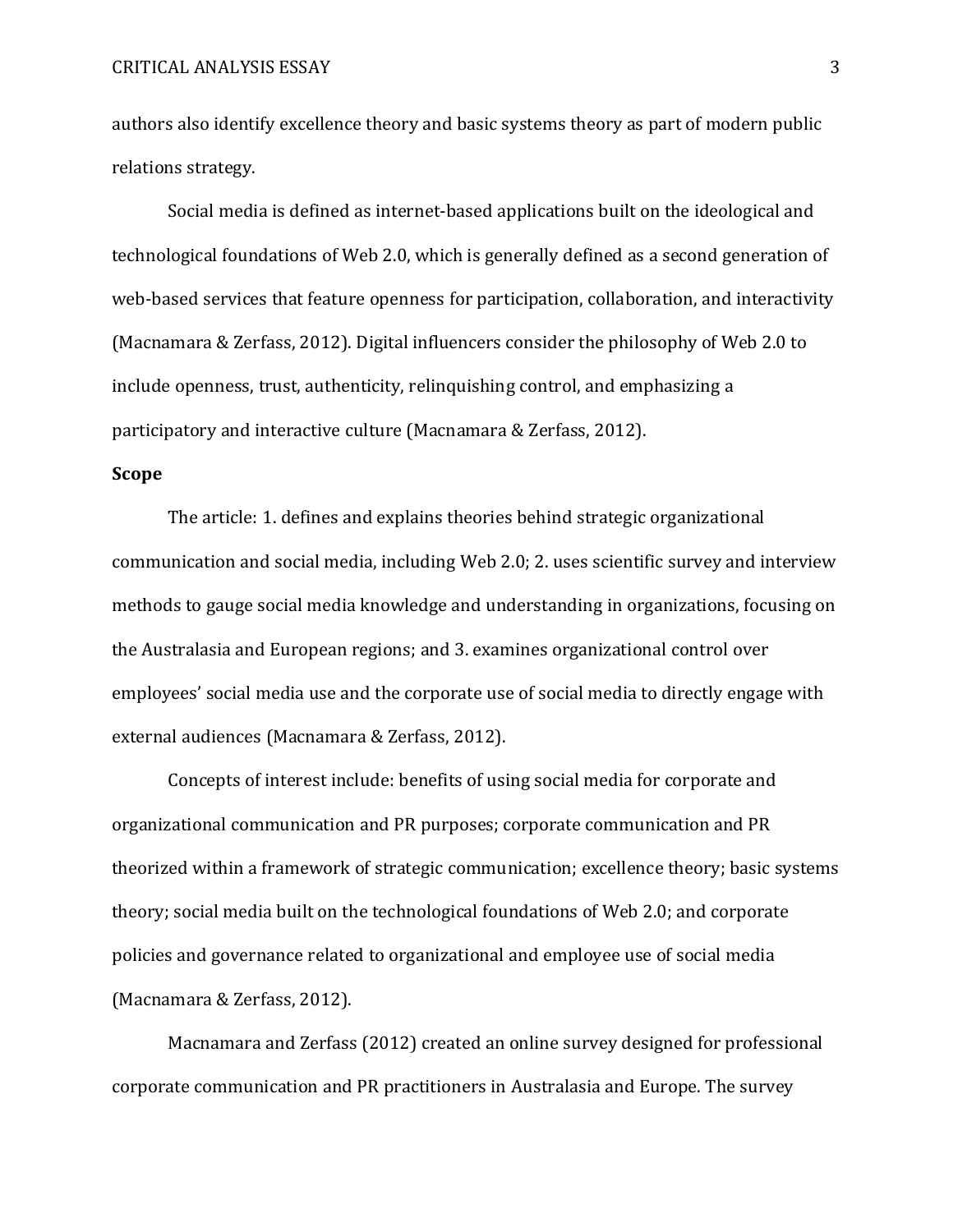recipients were identified as members of professional organizations and were emailed an invitation to participate in the survey. The survey sought to identify: 1. forms of social media used by organizations; 2. corporate communication and PR practitioners' level of understanding of social media; 3. how organizational objectives, strategy, and management are operationalized in social media; and 4. whether organizational social media objectives, strategy, and management can be operationalized in a way that is compatible with the philosophy, principles, and practices of social media (Macnamara & Zerfass, 2012).

### **Methods**

The authors used a mixed method approach to their study. Online surveys designed to provide comparable international data were sent to identified corporate communication and PR practitioners in three European countries, three Australasian countries, and one territory (Macnamara & Zerfass, 2012). The sampling for the online surveys was selected because PR and communication departments claim to be primarily responsible for organizational social media management in those regions.

The survey yielded 596 responses in Europe and was sufficient for strong statistical reliability in that region. The survey was not statistically reliable in the Australasia region because its response rate was just five percent. Additionally, the survey instruments differed in terminology between the regions, which rendered it unscientific and inappropriate for advanced statistical analysis. However, according to the authors, the purpose of the survey was exploratory rather than definitive, and Macnamara and Zerfass (2012) found that the survey provided useful insights into the views and practices of PR practitioners in Australasia and Europe.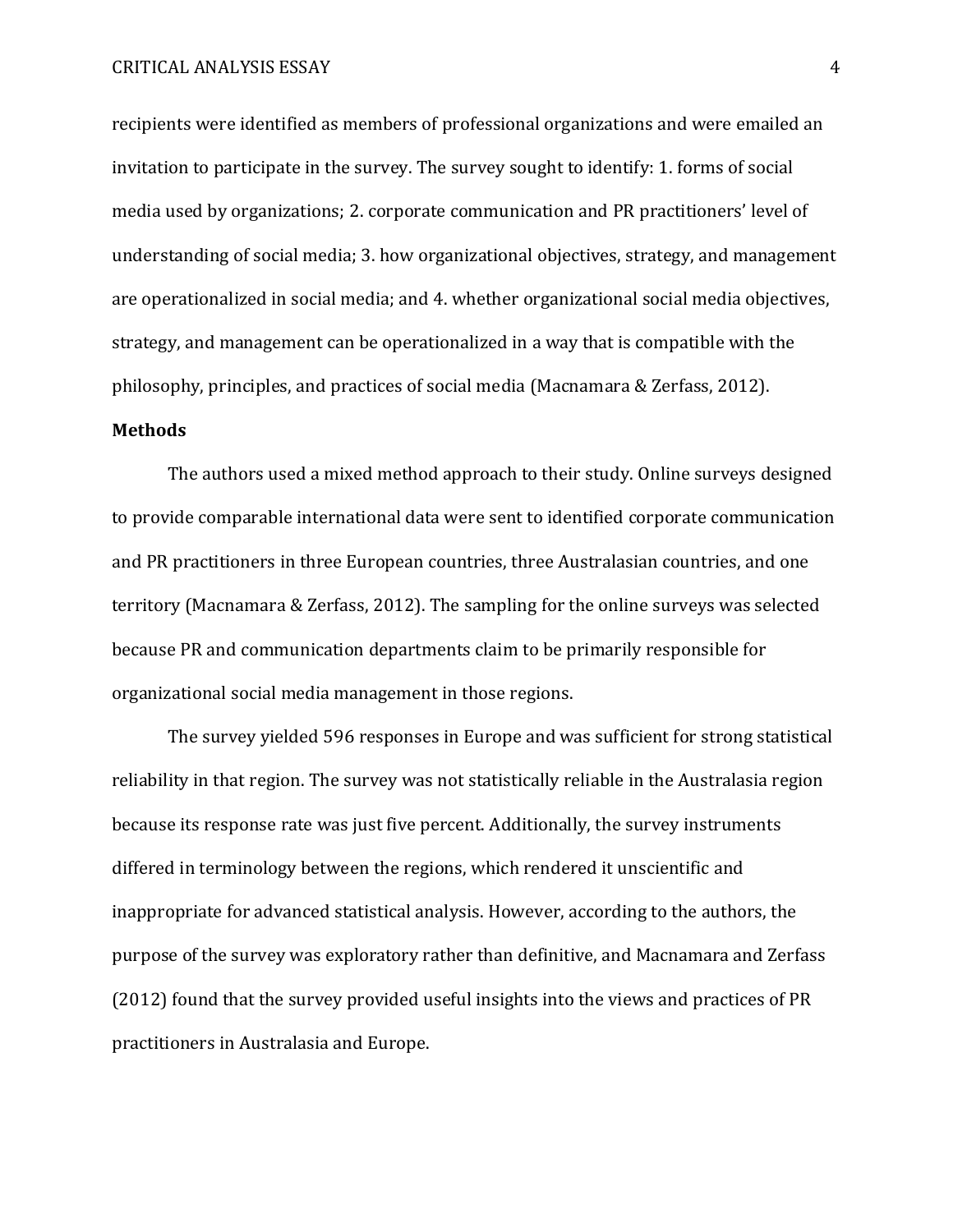The second stage of the study sought to test whether the self-reported results among the PR and corporate communication practitioners who took the survey were accurate and to further explore key issues of strategy, management, control, and organizational interests by conducting interviews with a selection of social media "experts" (Macnamara & Zerfass, 2012). Interviews were conducted with 14 social media specialists in the Australasia region. For reasons left unexplained, qualitative interviews were not conducted in the European region.

## **Findings**

The authors found that the most common types of social media used by organizations in Australasia and Europe were social networks such as Facebook, video sharing sites such as Youtube, microblogs such as Twitter, and "photo-sharing" sites (Macnamara & Zerfass, 2012). This is a good example of the differences between 2012, when the paper was published, and present day. A "photo sharing" site would today include Snapchat and Instagram, neither of which existed in 2012. Facebook and Youtube are still very popular in many countries, but there are other sites that may be more popular among younger employees in the Australasian and European regions.

The implications of these findings are largely irrelevant today because so much has changed in social media. Several popular social media applications didn't even exist in 2012. For example, photo sharing was used by just 19 percent of European survey respondents (Macnamara & Zerfass, 2012). That number would definitely be much higher today. People throughout the world are much more advanced in their knowledge of social media because they spend much more time online in general today than they did in 2012. Additionally, most companies have firm policies and guidelines on social media use among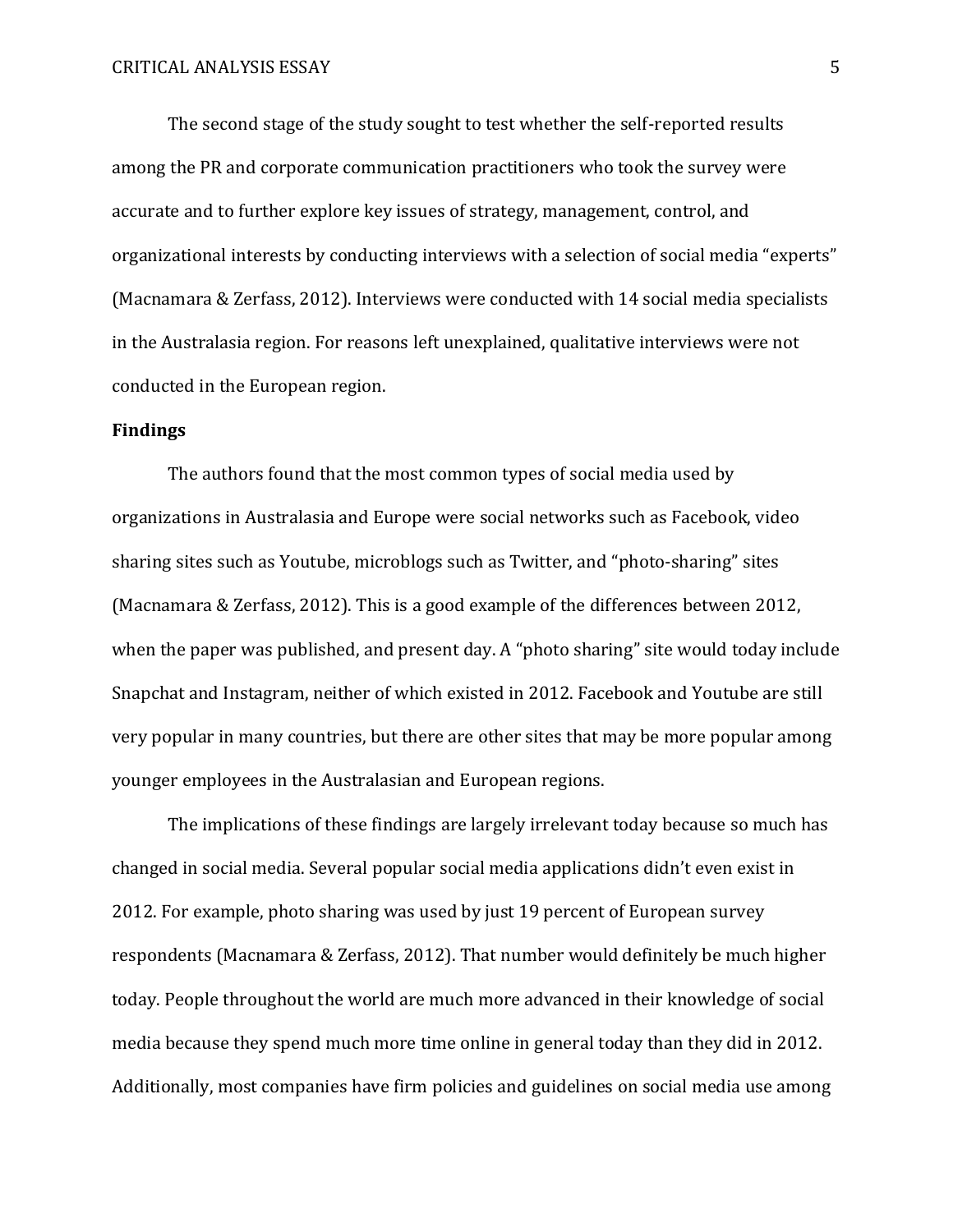employees and all organizations have at least some sort of social media strategy, neither of which were necessarily true in 2012.

#### **Strengths and Weaknesses**

As discussed, a weakness of the article is that its findings are largely irrelevant today. Reading about social media trends and surveys tracking organizational knowledge of social media in 2012 is anachronistic because things have changed so much. For example, it doesn't matter how many organizations had social media guidelines in 2012 because virtually every organization does today. Additionally, only 23 percent of European corporate communication practitioners who responded to the survey reported a high knowledge about social media (Macnamara & Zerfass, 2012, p. 297). That number would be 80 percent or higher today because social media is the most important aspect of most PR or corporate communication professionals' knowledge base. Additionally, few would question whether claims of advanced knowledge were over-stated (Macnamara & Zerfass, 2012, p. 297) because PR firms and corporate communication departments are heavily focused on measuring social media impact using data and metrics, neither of which were commonly used in 2012.

Another weakness in the article is the fact that the survey given to PR and corporate communication practitioners in Australasia was not statistically significant. While the article may have provided "useful insights into the views and practices in Australasia and Europe (Macnamara & Zerfass, 2012, p. 295)," a response rate of just five percent is not only highly statistically unreliable, it calls into question why the survey was published in the first place. The authors themselves even stated in the article that the survey is inappropriate for advanced statistical analysis. If more than five percent of PR and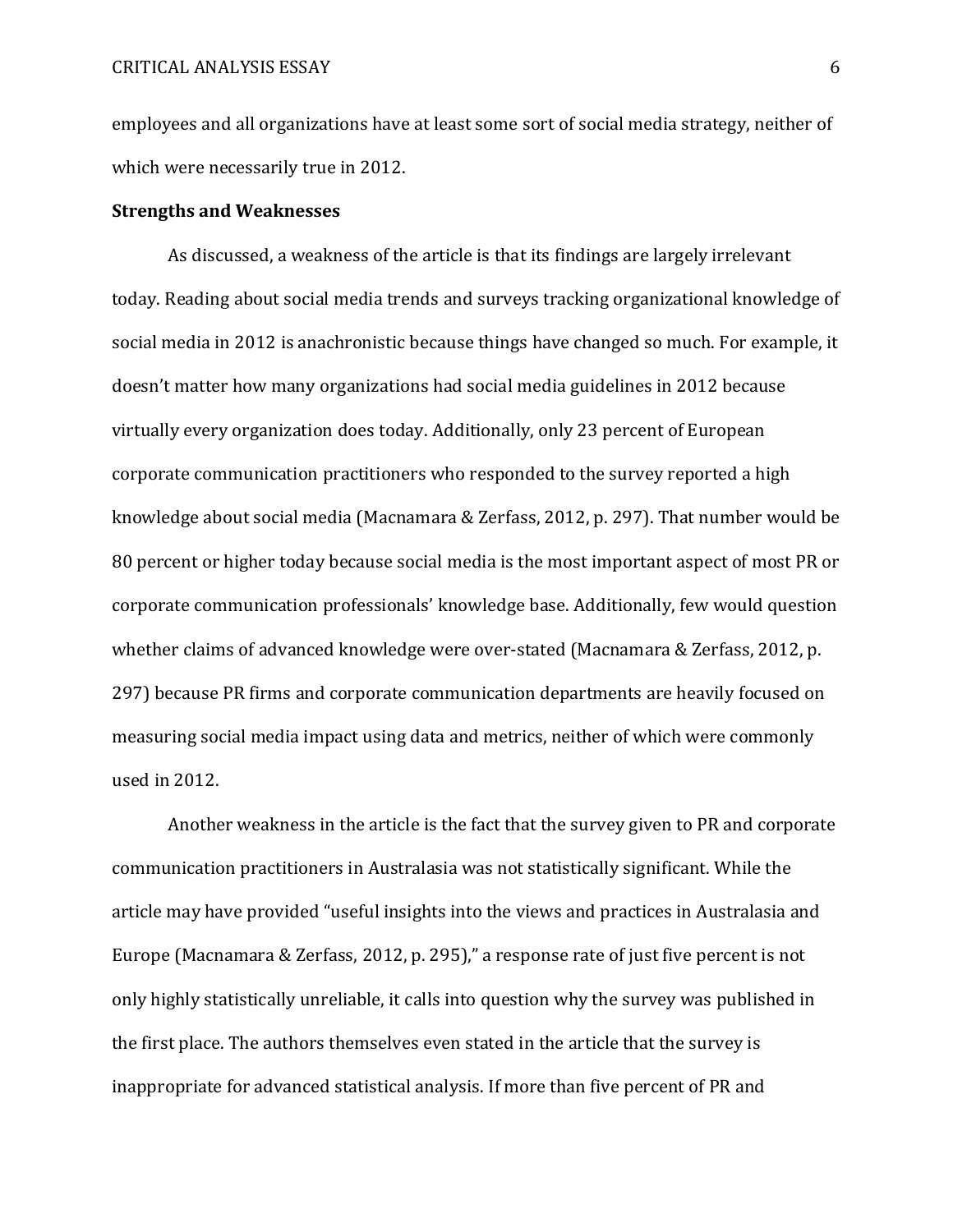#### CRITICAL ANALYSIS ESSAY 7

corporate communication professionals in Australasia (Macnamara & Zerfass, 2012, p. 295) were unable to return the survey, perhaps the entire paper should have been suspended until a more statistically reliable response rate could be achieved.

The article defines many concepts with clarity and detail and effectively explains the difference in PR and corporate communication roles and responsibilities in Europe and the United States. Many Americans may not know that, while the practices used are similar in America and Europe, they are referred to as strategic communication, communication management, and corporate communication in Europe (Macnamara & Zerfass, 2012, p. 290). Public relations is an American term. Strategic communication is a term used worldwide, and the authors display an deep knowledge of the concept by defining and describing its philosophical origins and use in modern-day PR.

#### **Conclusion**

Overall, the article was well-thought out and presented in an in-depth and professional manner. However, it is not relevant to an American reader in 2018. Organizational guidelines of employee use of social media have changed so much in the past six years that what was done in 2012 has virtually no bearing on what is being done today. PR and corporate communication practitioners are almost completely focused on social media in their work and organizations have clearly defined social media policies and strategies for use of social media tools to promote their brands. Few would even think to conduct a survey today to measure what levels of knowledge and understanding of social media do PR and corporate communication practitioners claim to have, as the authors did in 2012. Such an answer is irrelevant because it is assumed that a vast majority of PR and